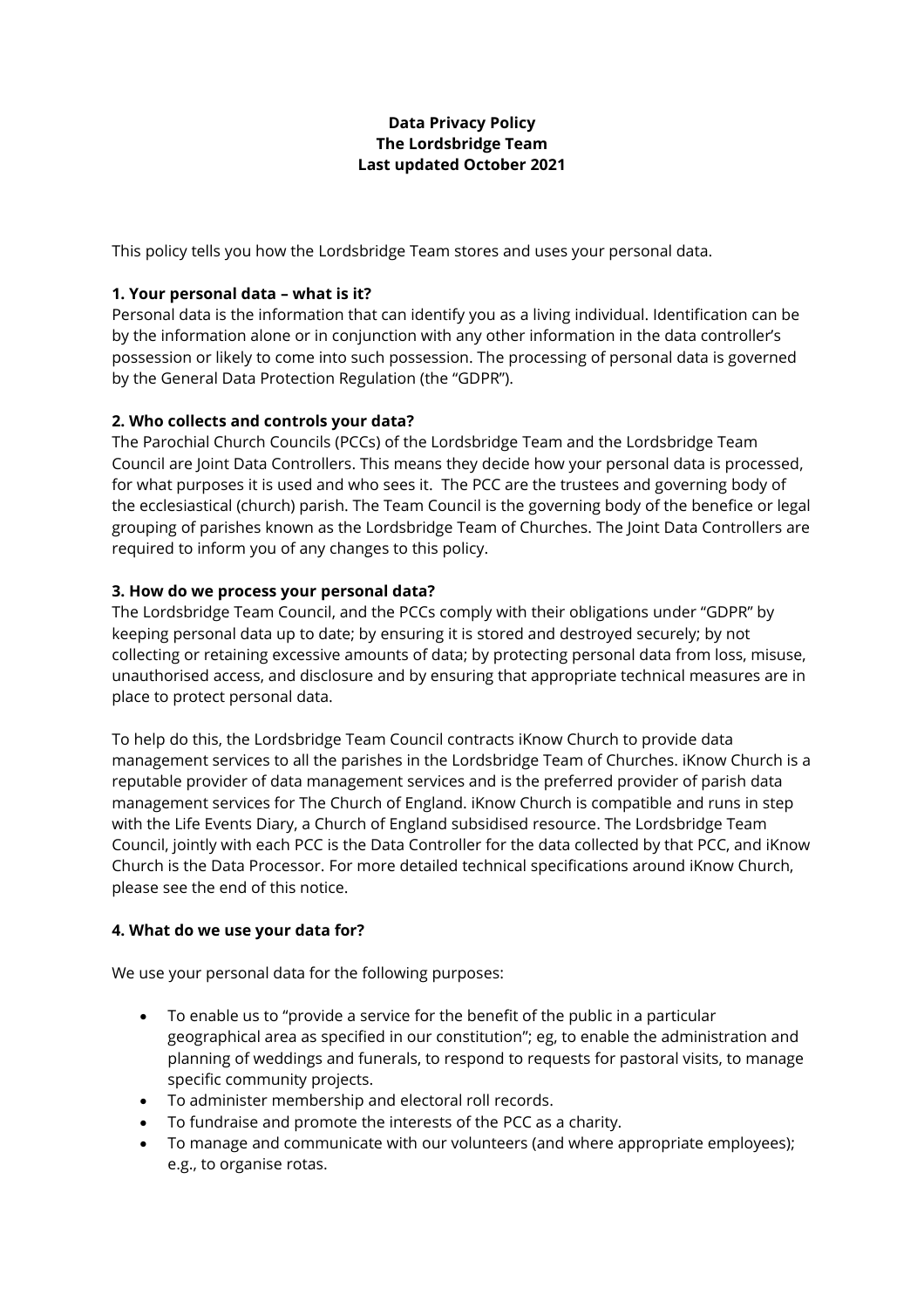- To maintain our own financial accounts and records (including the processing of gift aid applications).
- To inform you of news, events, activities, and services taking place in one or more of the Lordsbridge Team Churches, and diocesan and national events deemed of interest locally.

# **4. What is the legal basis for processing your personal data?**

Under GDPR, we can only process your data where:

- We have your explicit consent to keep you informed about news, events, activities, and services and process your gift aid donations as described above.
- Processing is necessary for carrying out obligations under employment, social security or social protection law, or a collective agreement.
- Processing is carried out by a not-for-profit body with a political, philosophical, religious or trade union aim provided:
	- $\circ$  the processing relates only to members or former members (or those who have regular contact with it in connection with those purposes); and
	- o there is no disclosure to a third party without consent.

#### **5. Do we share your personal data?**

Your personal data will be treated as strictly confidential and will only be shared with other members of the team or church to carry out a service to other church members or for purposes connected with the church or team. We will only share your data with third parties outside of the Lordsbridge Team and with your consent.

### **6. How long do we keep your personal data[1](http://lordsbridge.org/dataprivacynotice/#footnote)?**

We keep data in accordance with the guidance set out in the guide "Keep or Bin: Care of Your Parish Records" which is available from the Church of England website here: [https://www.churchofengland.org/more/libraries-and-archives/records-management](https://www.churchofengland.org/more/libraries-and-archives/records-management-guides)[guides.](https://www.churchofengland.org/more/libraries-and-archives/records-management-guides)

For example, we retain electoral roll data while it is still current; gift aid declarations and associated paperwork for up to 6 years after the calendar year to which they relate; and parish registers (baptisms, marriages, funerals) permanently.

### **8. Your rights and your personal data**

Unless subject to an exemption under the GDPR, you have the following rights with respect to your personal data:

- The right to request a copy of your personal data which the PCC and the Lordsbridge Team Council holds about you.
- The right to request that the PCC and the Lordsbridge Team Council corrects any personal data if it is found to be inaccurate or out of date.
- The right to request your personal data is erased where it is no longer necessary for the PCC and Lordsbridge Team council to retain such data.
- The right to withdraw your consent to the processing at any time
- The right to request that the data controller provide you with your personal data and where possible, to transmit that data directly to another data controller, (known as the right to data portability), (where applicable) [*Note this only applies where the processing is*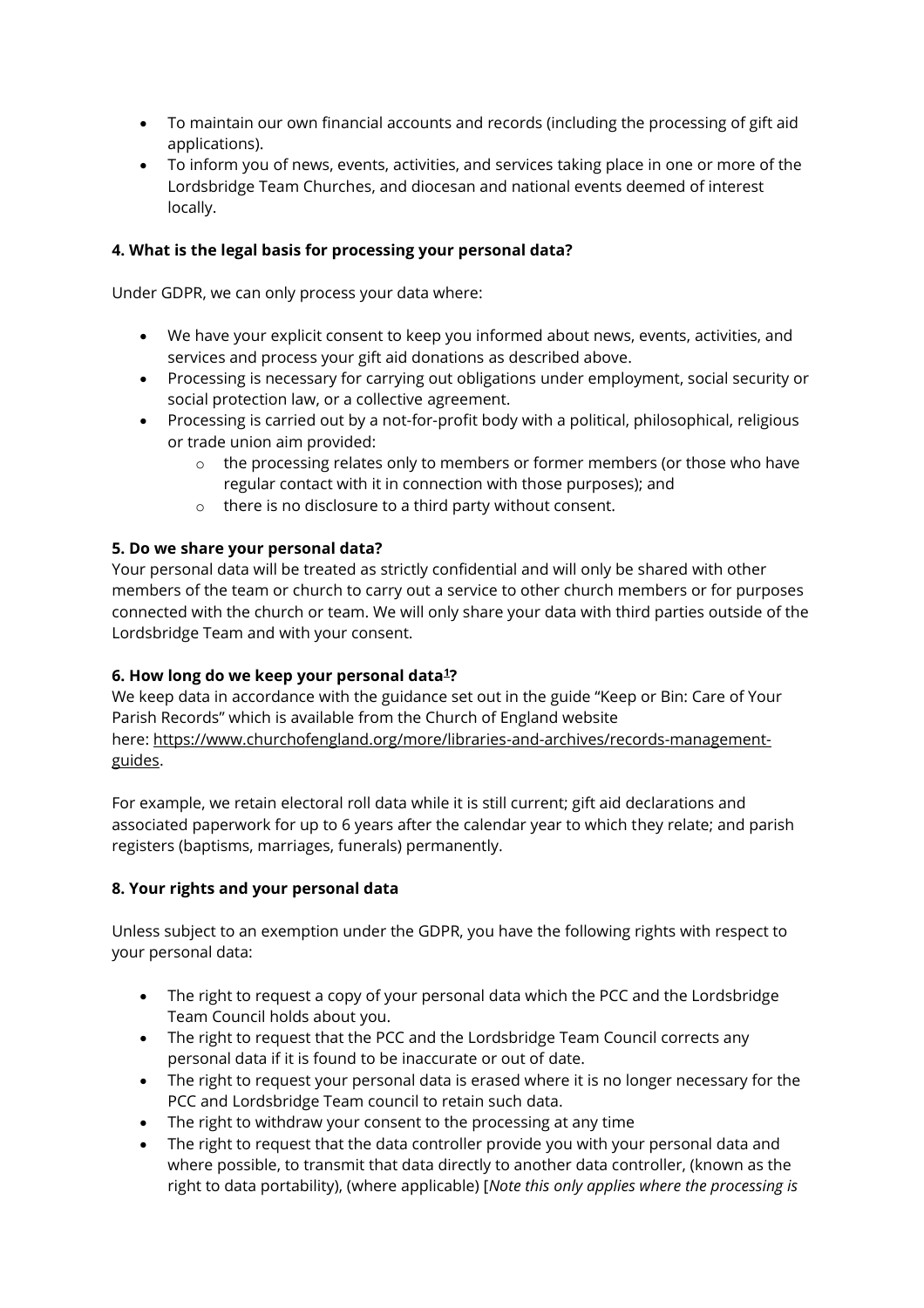*based on consent or is necessary for the performance of a contract with the data subject and in either case the data controller processes the data by automated means*].

- The right, where there is a dispute in relation to the accuracy or processing of your personal data, to request a restriction is placed on further processing.
- The right to object to the processing of personal data, (where applicable) [*Note this only applies where processing is based on legitimate interests (or the performance of a task in the public interest/exercise of official authority); direct marketing and processing for the purposes of scientific/historical research and statistics*]
- The right to lodge a complaint with the Information Commissioners Office.

### **9. Further processing**

If we wish to use your personal data for a new purpose, not covered by this Data Protection Notice, then we will provide you with a new notice explaining this new use prior to commencing the processing and setting out the relevant purposes and processing conditions. Where and whenever necessary, we will seek your prior consent to the new processing.

#### **Contact Details**

To exercise all relevant rights, queries of complaints please in the first instance contact the Lordsbridge Resource Hub at [rebeccaherrick@lordsbridge.org](mailto:rebeccaherrick@lordsbridge.org)

You can contact the Information Commissioners Office on 0303 123 1113 or via email <https://ico.org.uk/global/contact-us/email/> or at the Information Commissioner's Office, Wycliffe House, Water Lane, Wilmslow, Cheshire. SK9 5AF.

### **FAQs about in the use of iKnow Church as our data processor**:

### **Q. Who can see my data?**

A. Access to data is limited to those who really need to have access to it. In the case of the Lordsbridge Team it will be the Core Team of Lordsbridge clergy, the database administrators (currently Becca and Robbie) and nominated persons from your church (in most cases this will be one or two local ministers and the church wardens). There is no way within iKnow Church that mailing list members will see other members data.

### **Q. Can anyone see any of my financial information?**

A. Absolutely not. iKnow Church stores no financial information, only personal contact information.

### **Q. Can anyone see any of my safeguarding information?**

A. No - all safeguarding information is stored with the incumbent or PSO (Parish Safeguarding Officer) and not in iKnow Church.

### **Q. Does this mean I'll now be contacted by iKnow Church?**

A. No. iKnow Church will not contact anyone in the Lordsbridge database. All contact will come from those within the Lordsbridge Team who have access to your data – so you may receive an email from a minister via iKnow Church but you will not receive any marketing or sales emails, letters or phonecalls from iKnow Church.